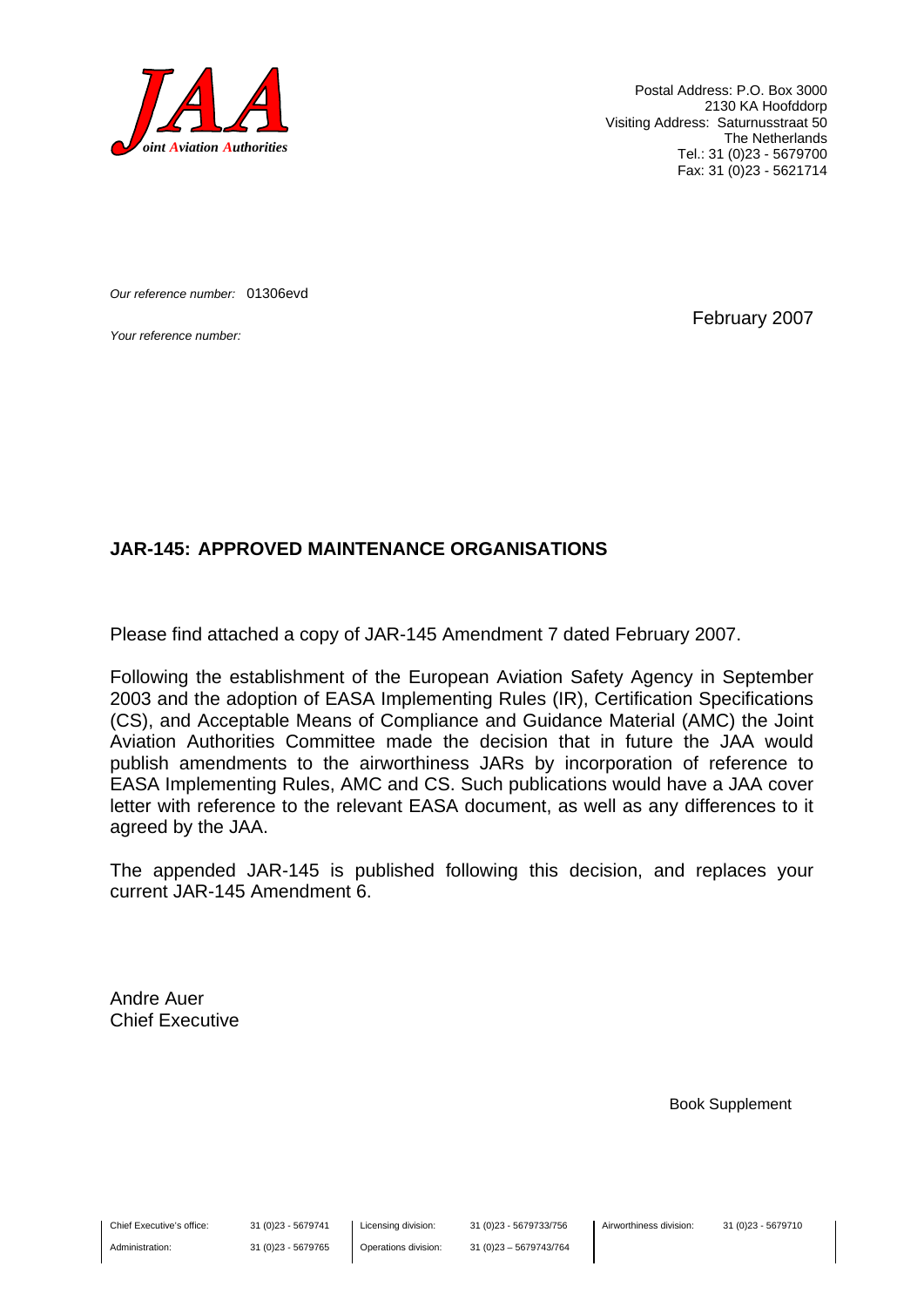# **Joint Aviation Requirements**

## **JAR–145**

#### **Approved Maintenance Organisations**

**Joint Aviation Authorities**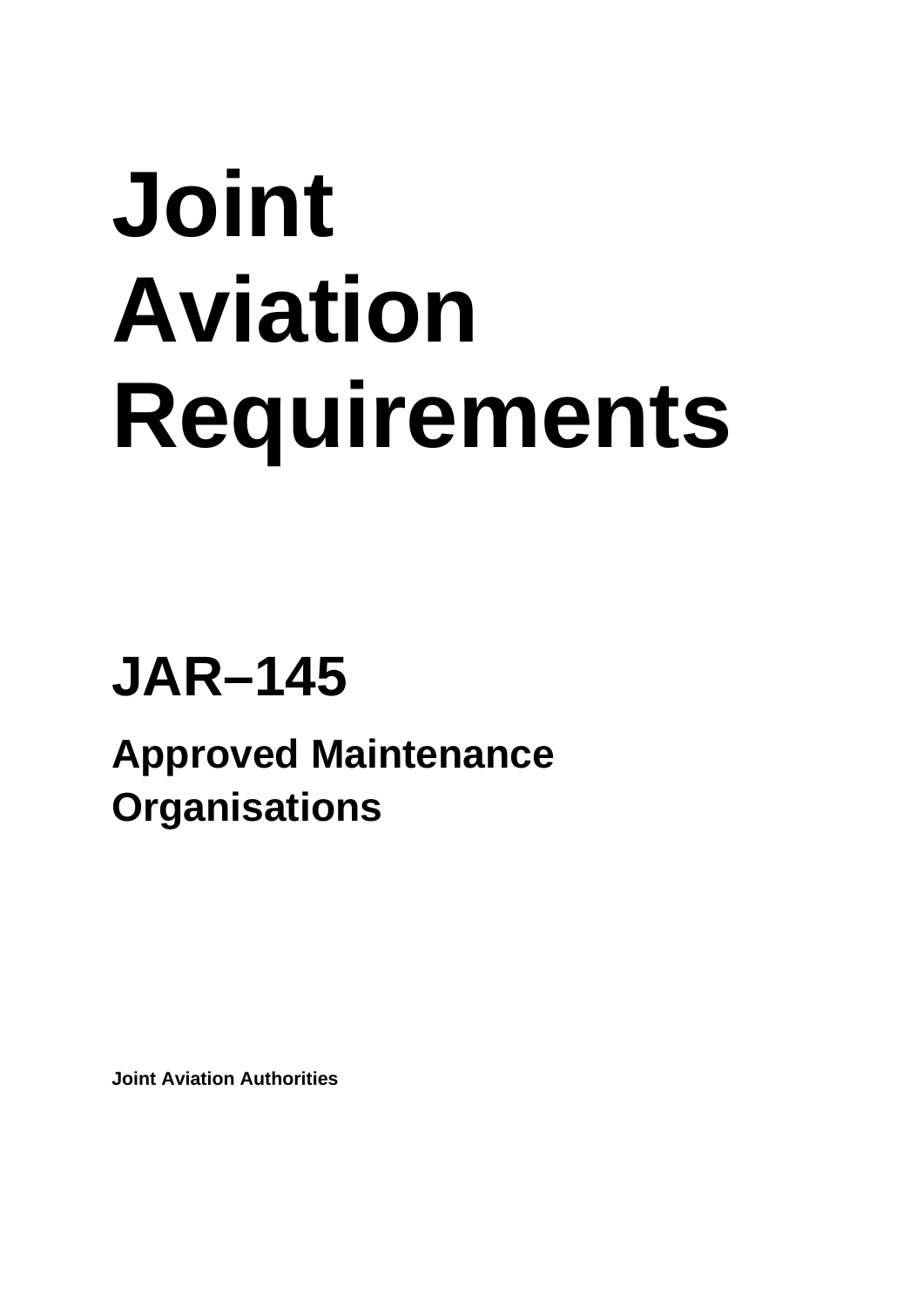**JAR-145**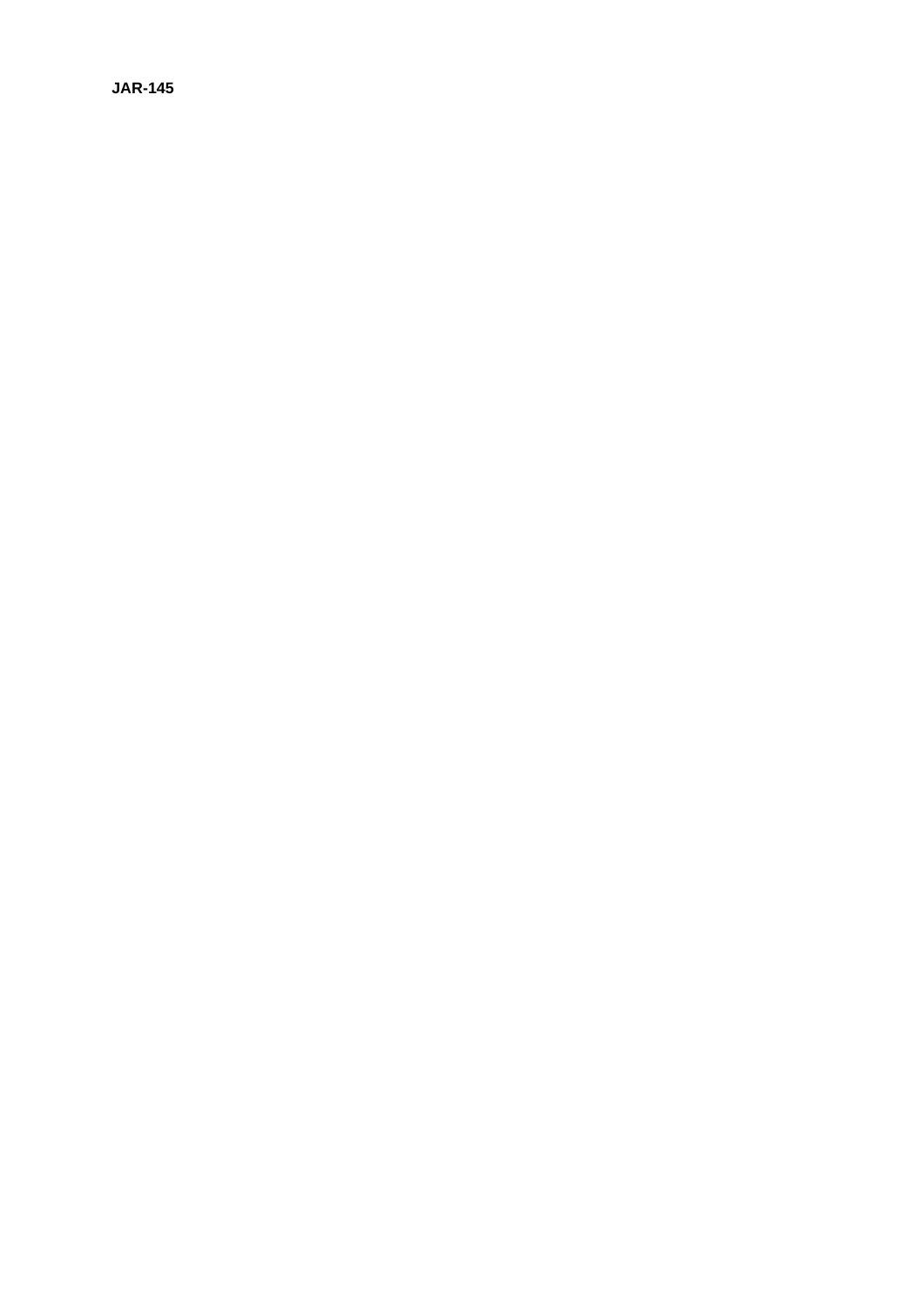# **Joint Aviation Requirements**

### **JAR–145**

### **Approved Maintenance Organisations**

Amendment 7 February 2007

All rights reserved

Printed and distributed by Global Engineering Documents, 15 Inverness Way East, Englewood, Colorado 80112, USA on behalf of the Joint Aviation Authorities Committee.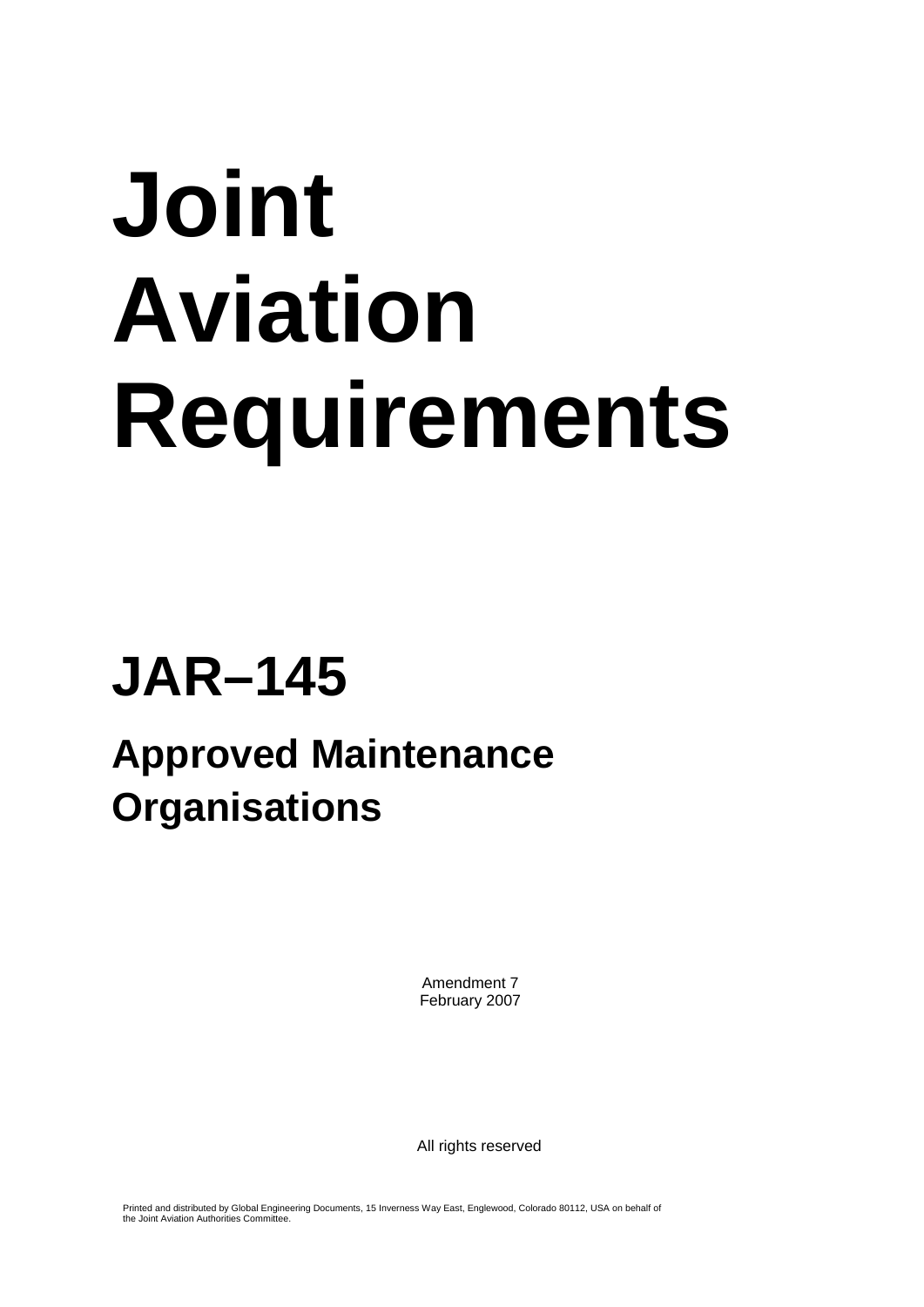The members of the Joint Aviation Authorities Committee are representatives of the Civil Aviation Authorities of the countries and of the European Aviation Safety Agency (EASA) that have signed the 'Arrangements Concerning the Development and the Acceptance of Joint Aviation Requirements'. A list of these members is kept by European Civil Aviation Conference, 3 bis Villa Emile Bergerat, 92522 NEUILLY SUR SEINE Cedex, France.\*

Further printed copies of the Joint Aviation Authorities Documents can be purchased from Global Engineering Documents, whose world wide offices are listed on the JAA website ([www.jaa.nl](http://www.jaa.nl/)) and Global website ([www.global.ihs.com\).](http://www.global.ihs.com)/)

For electronic versions of Joint Aviation Authorities Documents please refer to the website of Information Handling Services (IHS) on [www.ihsaviation.com,](http://www.ihsaviation.com/) where you will find information on how to order.

Enquiries regarding the contents should be addressed to Central JAA, Saturnusstraat 50, PO Box 3000, 2130 KA HOOFDDORP, Netherlands (E-mail publications@jaa.nl).

\* These members are:

**<sup>[</sup>**Albania, Armenia**,** Austria, Belgium, Bosnia & Herzegovina, Bulgaria, Croatia, Cyprus, Czech Republic, Denmark, Estonia, European Aviation Safety Agency, Finland, Former Yugoslav Republic of Macedonia (FYROM), France, Germany, Greece, Hungary, Iceland, Ireland, Italy, Latvia, Lithuania, Luxembourg, Malta, Monaco, Netherlands, Norway, Poland, Portugal, Republic of Moldova, Romania, Serbia & Montenegro, Slovak Republic, Slovenia, Spain, Sweden, Switzerland, Turkey, Ukraine & United Kingdom.**]**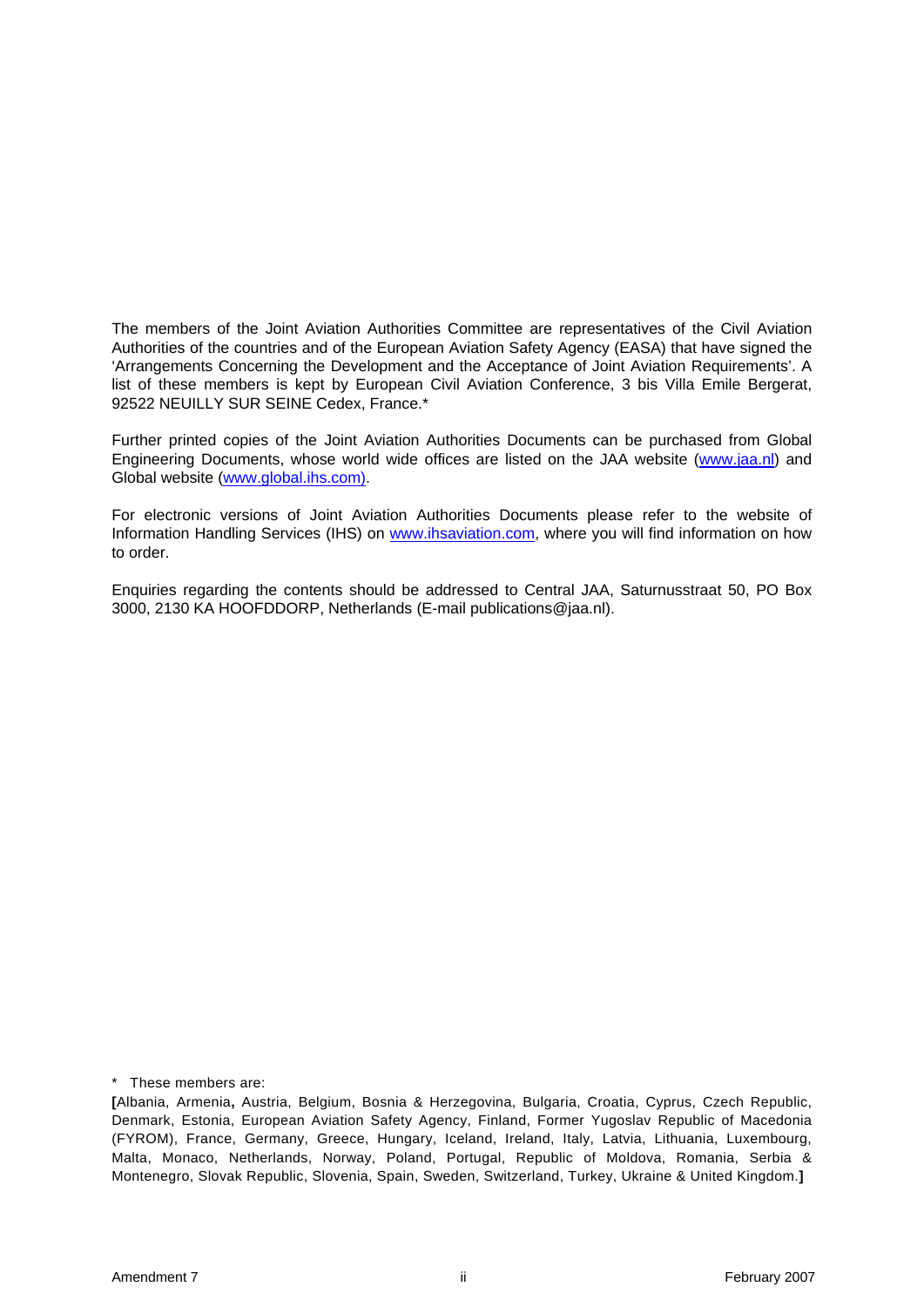JAR-145 Section 1A consists of:

- a) The articles 1, 2 and 4.1 of the Regulation (EC) No 2042/2003 dated 20 November 2003.
- b) The articles 7.3 (c) and (d) of the Regulation (EC) No 2042/2003 dated 20 November 2003.
- c) The article 7.4 of the Regulation (EC) No 2042/2003 dated 20 November 2003 as amended by article 1 of Regulation (EC). No 707/2006 dated 8 May 2006
- d) The Section A and appendix II of the Annex II to the Regulation (EC) No 2042/2003 dated 20 November 2003, also called Part-145.

JAR-145 Section 1B consists of:

a) The Section B of the Annex II to the Regulation (EC) No 2042/2003 dated 20 November 2003, also called Part-145.

JAR-145 Section 2 consists of:

- a) The Appendix I of the Annex II to the Regulation (EC) No 2042/2003 dated 20 November 2003, also called Part 145.
- b) The Annex II to the EASA Executive Director Decision 2003/19/RM dated 28 November 2003, also called Acceptable Means of Compliance to Part-145.
- c) The Annex III to the EASA Executive Director Decision 2003/19/RM dated 28 November 2003, also called Guidance Material to Part-145.

Note 1:

For all references to "Agency" and "Competent Authority" please read "Joint Aviation Authorities" or "the authority" as appropriate*."*

Note 2:

Forms proposed in the Appendices of the Annex to the Regulation (EC) No 2042/2003 dated 20 November 2003 should be adapted to the national legislation.